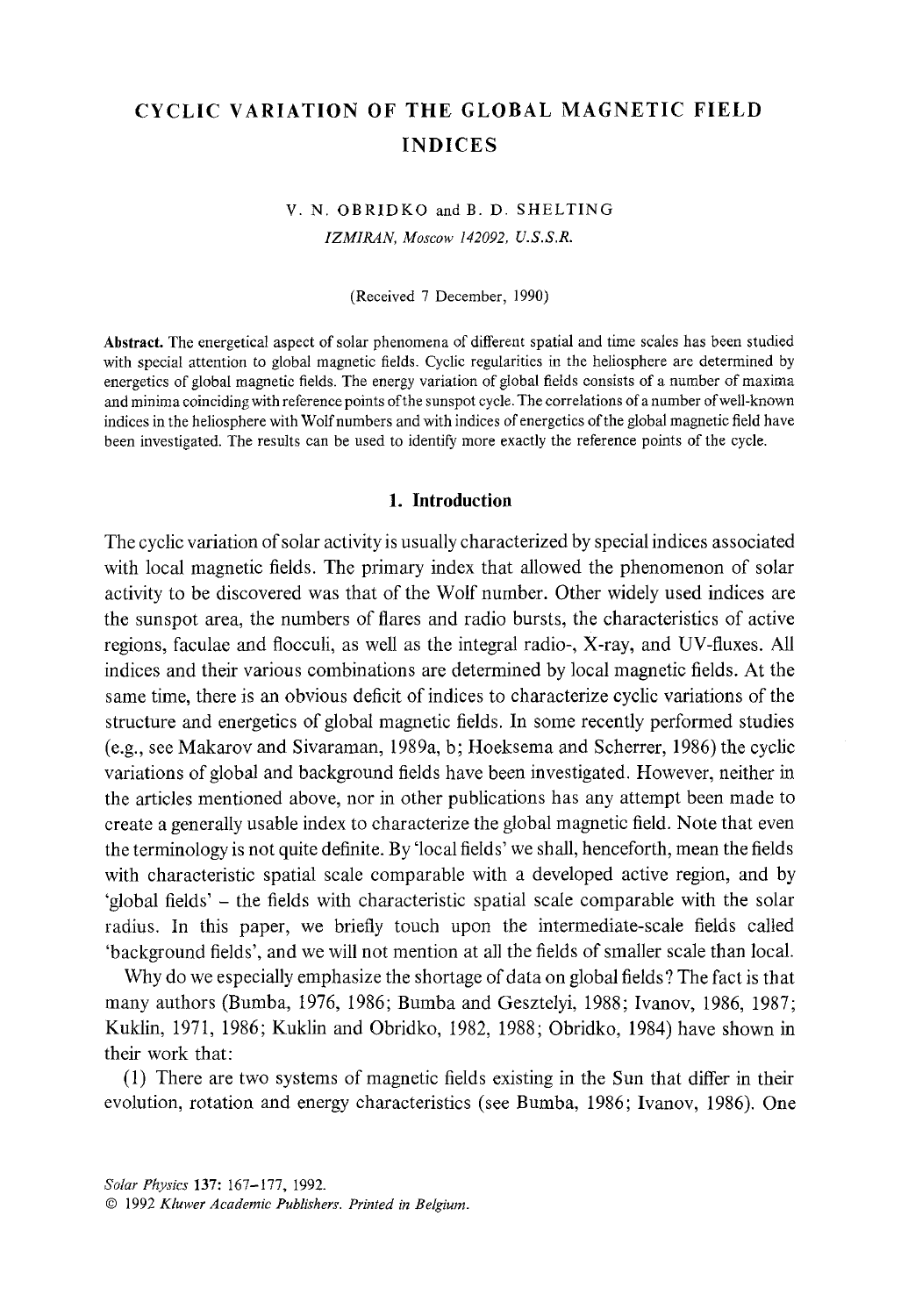system rotates as a solid body with a period of 27.3 days and consists of very large cells  $(> 90^{\circ})$ . Another is characterized by differential rotation with a period changing from 29 to 27.8 days during the solar cycle and consists of smaller cells (about  $20^{\circ}$ ). There is a lot of evidence that these systems are associated with global and local fields whose interplay determines the main variety of solar active phenomena.

(2) The long-term characteristics of solar activity are determined by global fields, both directly and through their effect on local fields (active longitudes, complexes of activity, impulses of activity, etc.). Of course, there is also a reverse effect of local fields on the global ones.

(3) It is the structure of global fields that determines many geophysical and interplanetary events.

What then are the indicators of the global field structure ? First of all, these are coronal holes. Coronal holes are determined by the entire pattern of large-scale magnetic field distribution in the Sun which manifests itself in the corona and in interplanetary space, and they are closely associated with high-velocity streams and the IMF sector structure (Obridko and Shelting, 1987; Shelting and Obridko, 1988). As shown in Obridko and Shelting (1989a, b, 1990), coronal holes can be used as indicators to trace the location of the neutral line on the source surface in the corona. At the same time, coronal holes are shown to concentrate in regions of enhanced magnetic field at the source surface. This provides a simple method to predict the interplanetary current sheet and sector structure, which, in turn, determine the location of the proton complexes and the outflow regions of high-velocity streams.

Coronal holes are, however, inappropriate to characterize quantitatively the general energetics of the global magnetic field.

#### **2. Energy Indices of the Global Magnetic Field**

A quantitative index that can be introduced for global fields is the energy index. For analyzing cyclic variations of the global solar magnetic field, it is convenient to introduce magnetic indices which are quantities defined by the global distribution.

Let  $i(B_r)$  denote the square of the radial component of the magnetic field averaged over the solar surface  $\langle B_r^2 \rangle$ :

$$
i(B_r)|_R = \langle B_r^2 \rangle \tag{1}
$$

where  $R$  is the radius of the sphere over which the averaging is performed.

In order to calculate  $i(B_r)$ , one should know the magnetic field  $B_r$ . We have used magnetic field data obtained at Stanford with 3 arc min resolution for the period of June 1976 to September 1985, i.e., for Carrington rotations Nos. 1641-1766 (Hoeksema and Scherrer, 1986). Instead of using directly measured data, their representation in the form of Legendre polynomials has been used for the convenience of calculations: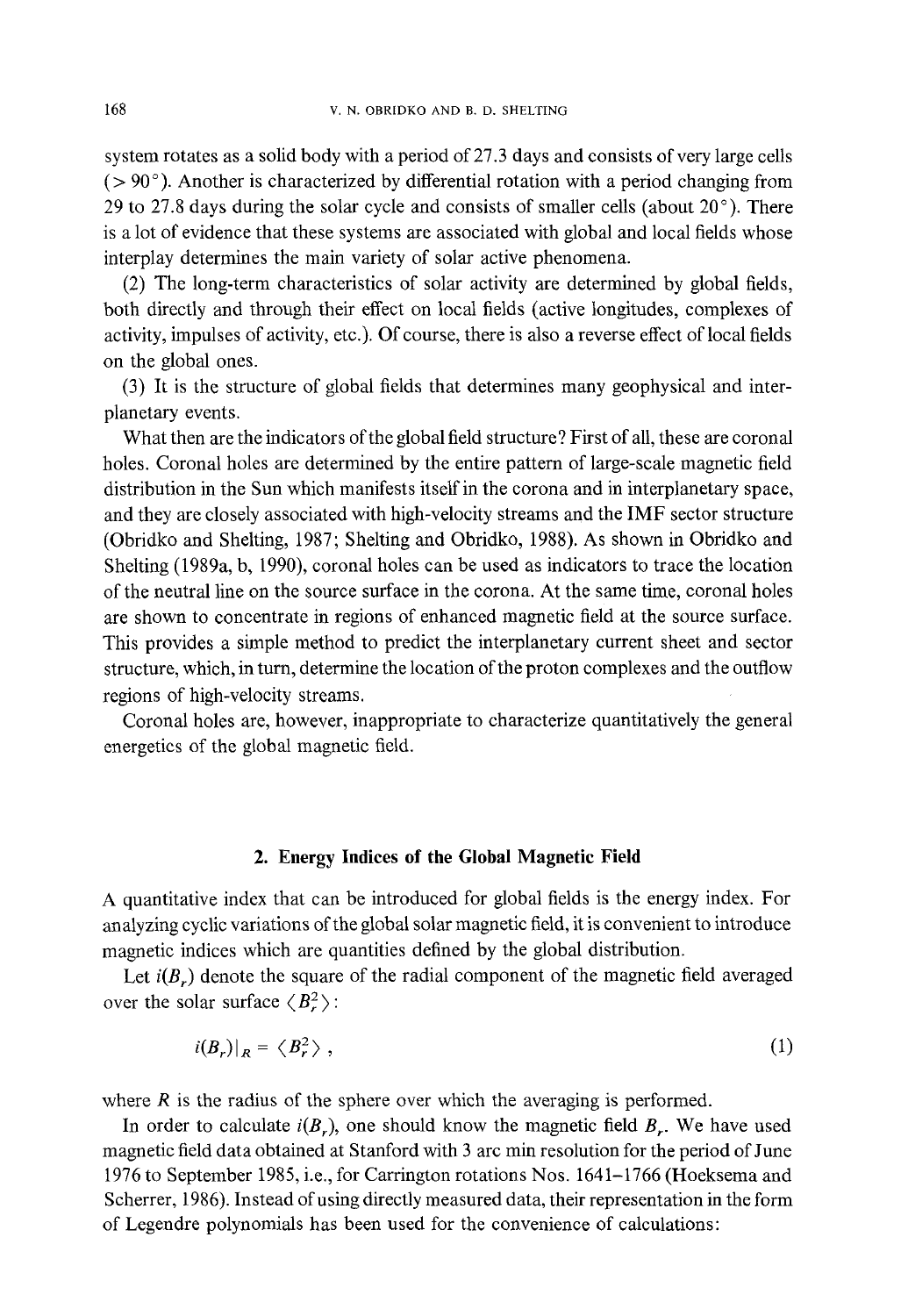$$
B_r = \sum_{lm} P_l^m (\cos \theta) (g_{lm} \cos m\phi + h_{lm} \sin m\phi) \times
$$
  
 
$$
\times \left\{ (l+1) \left[ \frac{R_{\odot}}{R} \right]^{l+2} + l \left[ \frac{R}{R_s} \right]^{l-1} \zeta^{l+2} \right\},
$$
 (2)

where *l* and *m* are the indices of spherical harmonics,  $\zeta = R_{\odot}/R_s$  and  $R_{\odot}$  is the radius of the Sun,  $R_s = 2.5 R_{\odot}$  is the radius of the source surface,  $P_l^m$  is the Legendre polynomial;  $g_{lm}$  and  $h_{lm}$  are tabulated in Hoeksema and Scherrer (1986).

For the surface of the photosphere  $(R = R_0)$  and the source surface  $(R = R_s)$  we have, respectively,

$$
B_r|_{R_{\odot}} = \sum_{lm} P_l^m \left(\cos\theta\right) \left(g_{lm}\cos m\phi + h_{lm}\sin m\phi\right) \left(l + 1 + l\zeta^{2l+1}\right) \tag{3}
$$

$$
B_r|_{R_s} = \sum_{lm} P_l^m (\cos \theta) (g_{lm} \cos m\phi + h_{lm} \sin m\phi) (2l+1) \zeta^{l+2}.
$$
 (4)

If we apply the averaging procedure (1) to formulae (3) and (4) we obtain the following expressions for the indices  $i(B_r)|_{R_{\Omega}}$  and  $i(B_r)|_{R_{\Omega}}$  (Obridko and Yermakov, 1989)

$$
i(B_r)|_{R_{\odot}} = \sum_{lm} \frac{(l+1+l\zeta^{2l+1})^2}{2l+1} (g_{lm}^2 + h_{lm}^2), \qquad (5)
$$

$$
i(B_r)|_{R_s} = \sum_{lm} (2l+1) \zeta^{2l+4} (g_{lm}^2 + h_{lm}^2).
$$
 (6)

There are several points to be taken into account:

(1) Coefficients  $g_{lm}$  and  $h_{lm}$  have been calculated under the assumption that the field above the photosphere is potential and that there exists a source surface at  $R = 2.5 R_{\odot}$ , where the field lines are radial and the potential goes to zero. However, in calculating both the field and its indices at the surface of the photosphere these coefficients may be regarded as mere approximation parameters of the original field and, thus, calculation at the  $R_{\odot}$  level is independent of any assumptions.

(2) Index  $i(B_r)$  is the square of the field intensity averaged over a spherical surface of radius R. One might introduce as an index the mean energy in the layer between the photosphere and the source surface,  $W(B_r)$ . However, since the field intensity drops rapidly with height, the cyclic curve of index  $W(B_r)$  closely resembles that of index  $i(B_r)$ .

(3) The calculation of indices above the photosphere depends in principle on the assumptions of a potential field and source surface. However, the potential approximation for large-scale fields above the photosphere seems quite reasonable and the assumption of the existence of a source surface does not appreciably change the cyclic curve.

Let us also introduce partial field indices, namely, zonal-even,  $ZE$  ( $m = 0$ ,  $1 = 2k$ ); zonal-odd, *ZO* ( $m = 0, l = 2k + 1$ ); sectorial-even, *SE* ( $m = l = 2k$ ); and sectorial-odd, *SO* ( $m = l = 2k + l$ ). These indices are determined from Equations (5) or (6) taking into account the above-mentioned limitations on m and l.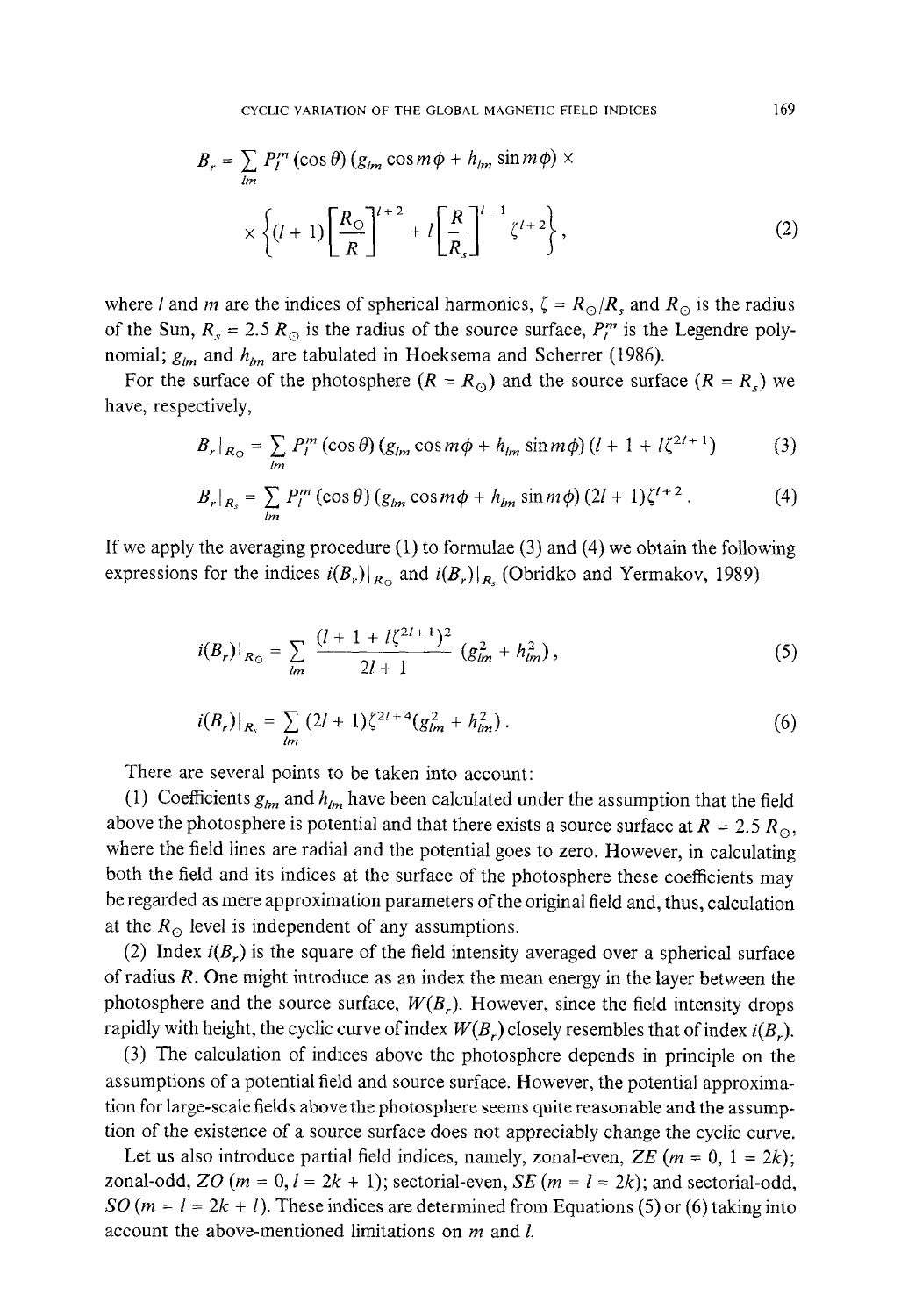The physical meaning of the partial field indices is as follows: index *ZO* denotes the part of the field with a zonal-odd type of symmetry, i.e., the same as in a dipole aligned with the rotation axis of the Sun. It should be noted that the cyclic behaviour of the *ZO*  field is to a large extent determined by the correction for the polar field used by Hoeksema and Scherrer (1986). The zonal-even index, *ZE,* is always small as a result of Hale's law and, therefore, will not be considered below. The sectorial-odd index, *SO,*  characterizes, for example, a tilted dipole and manifests itself in the occurrence of 2 and 6-sector structure. The sectorial-even index, *SE,* is usually associated with the 4-sector structure. The qualitative behaviour of these indices is illustrated in Figures 1 and 2 (see also Kuklin *et at.,* 1990) and in Table I. All curves in Figures 1 and 2 are smoothed over an interval of 6 solar rotations.

| The qualitative behaviour of the indices |                                |                                                          |                      |                 |                                    |  |  |
|------------------------------------------|--------------------------------|----------------------------------------------------------|----------------------|-----------------|------------------------------------|--|--|
| Ref.<br>point                            | $i(B_r)$                       | Z0                                                       | so                   | SE              | Dates                              |  |  |
| Min                                      |                                | const.,<br>maximal                                       | const.,<br>very weak | const.,<br>weak |                                    |  |  |
| $t_{mA}$                                 | sharp increase                 | beginning of<br>sharp decrease                           | const.<br>weak       | sharp<br>jump   | Rot 1661-1665<br>$(1977.9 - 78.3)$ |  |  |
| $r_{AM}$                                 | max                            | min                                                      | local max            | narrow<br>max   | Rot 1678-1681<br>$(1979.2 - 79.4)$ |  |  |
| Max                                      | local min                      |                                                          | local min            | local<br>min    | Rot 1691<br>(1979.9)               |  |  |
| $t_{MD}$                                 | max                            |                                                          | some narrow<br>max   | wide max        | Rot 1712<br>(1981.8)               |  |  |
| $t_{Pm}$                                 | secondary<br>max               |                                                          | wide max             |                 | Rot 1722<br>(1982.5)               |  |  |
| $t_{Dm}$                                 | beginning of<br>rapid decrease | beginning of<br>sharp growth of<br>the $ZO/i(B_r)$ ratio | local max            |                 | Rot 1748-1757<br>$(1984.4 - 84.7)$ |  |  |

# TABLE I

#### **3. Reference Points of the Solar Cycle and Global Magnetic Field Indices**

The usefulness of the indices considered above is proved best of all by the fact that they are good at characterizing the solar cycle reference points. In Vitinsky, Kuklin, and Obridko (1986), definitions of the basic phases and reference points are given mostly in terms of the local magnetic field. Now we can describe these basic phases and reference points using not only the indices of the local field, but also the global field indices.

*The reference point*  $t_{mA}$  appears 1 or 2 years after the calendar date of the cycle minimum according to the Wolf numbers and is characterized by disappearance of sunspot groups belonging to the preceding cycle, rapidly increased sunspot activity and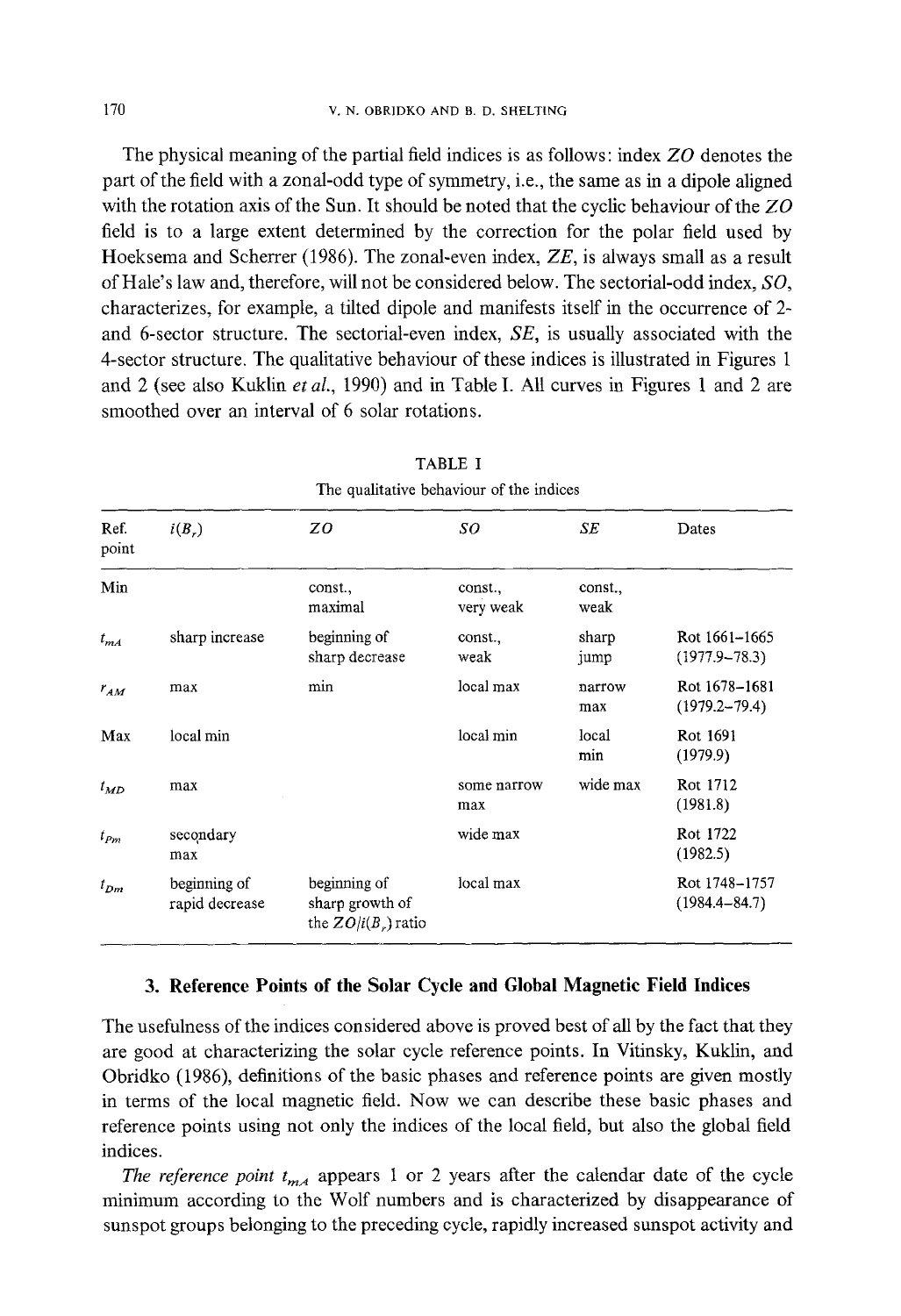

Fig. 1. Cyclic variation of the  $i(B_r)|_{R_{\Omega}}$  and the various partial field indices (see text) on the photosphere surface in units of  $(\mu T)^2$ . The dashed curve in the lower panel shows the variation of the Wolf numbers. **The solar cycle reference points have been indicated by vertical dashed lines. The Carrington rotation numbers and the relevant years are indicated along the abscissae,** 

**a sharply decelerated drift of the sunspot formation zone towards the equator. It is also characterized by a sharp increase of the global magnetic field energy and by the decrease of the** *ZO* **symmetry field which was dominant before.** 

*The reference point*  $t_{AM}$  occurs 1 year before the cycle maximum according to the Wolf **numbers and coincides with the start of the process of polar magnetic field reversal. At this time, a local maximum occurs in the number of active regions and the total number of flares, and we see strong fluctuations of indices. This point was called the premaximum, although in some cycles a separate maximum of some indices may be revealed at this time.** 

**At the same time, the local maximum of total energy of the global field is reached. The** *ZO* **field which was dominant at the beginning of the cycle declines to a minimum.**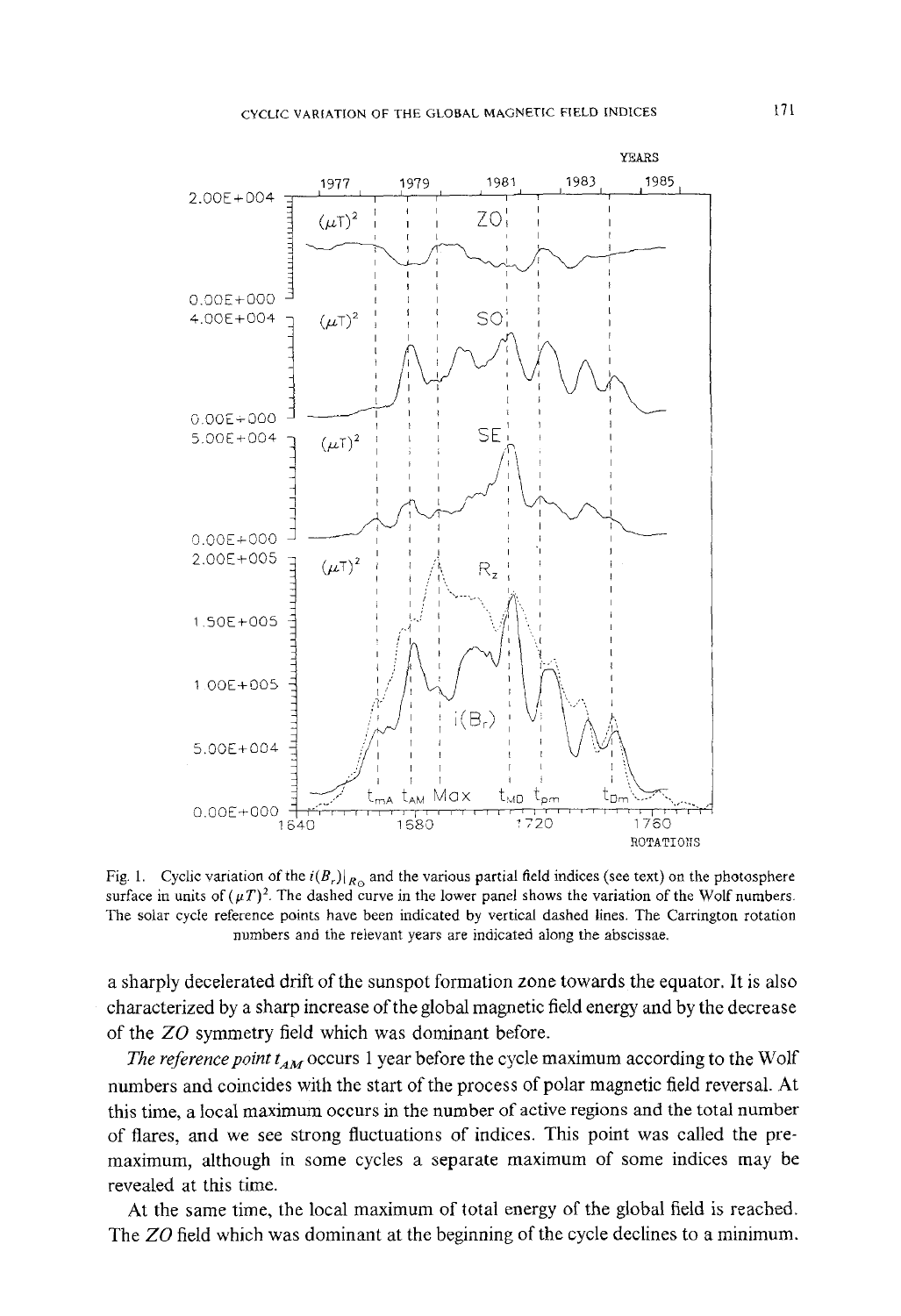

Fig. 2. Cyclic variation of the  $i(B_r)|_{R_r}$  partial field indices on the source surface in units of  $(\mu T)^2$ . The solar **cycle reference points have been indicated by vertical dashed lines. The Carrington rotation numbers and the relevant years are indicated along the abscissae.** 

**Simultaneously, a sharp increase of the** *SO* **field begins, leading to a pronounced maximum of the** *SO* **field and to a less pronounced maximum of the** *SE* **field after several solar rotations. In cycle 21, this situation was reached in solar rotation 1678 as a transition from a 4-sector structure of the weak interplanetary magnetic field to a 2-sector structure of the strong one. We should note that the** *SE* **field increases before**   $t_{AM}$ , but that the SO-type field increased abruptly at  $t_{AM}$ . This probably provides a **formal mathematical definition of the start of the sign reversal.** 

*The maximum phase (Max)* is situated between the reference points  $t_{AM}$  and  $t_{MD}$ , i.e., **it covers the whole interval of the sign reversal. This includes the maximum of the sunspot indices, the maximum width (in latitude) of the sunspot formation zone and the symmetric shape of the solar corona according to eclipse observations.**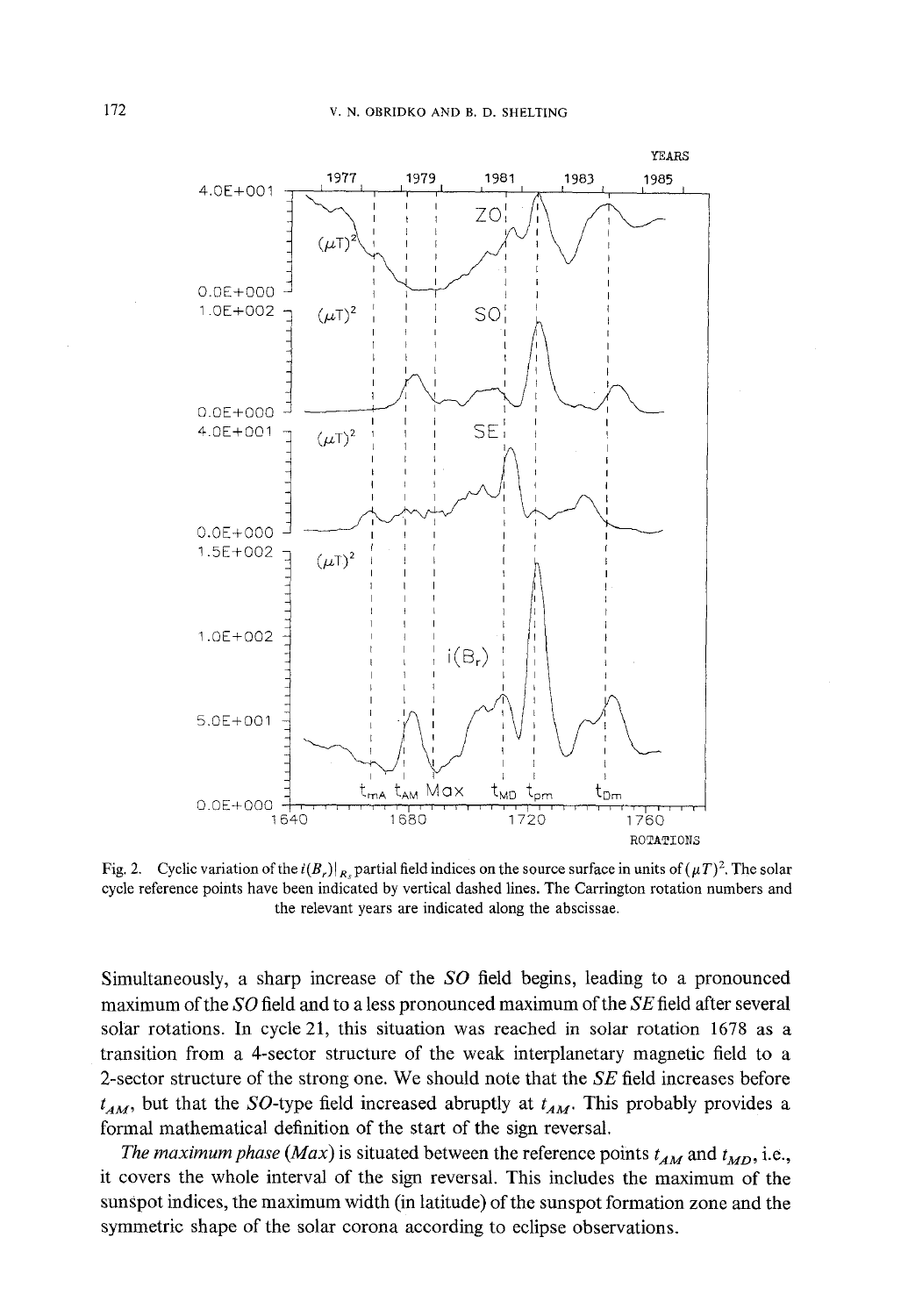The global magnetic field index decreases and the field minimum closely coincides with the date of maximum of the Wolf numbers. Around this time, fields of all types of symmetry have decreased. However, the maximum of the Wolf numbers is determined basically by the behaviour of local magnetic fields and thus the intensity drop at the source surface is most noticeable. This field shows that it is after  $t_{AM}$  that a gradual revival of the *ZO* field occurs at the source surface, appearing to be the generation of a new global magnetic field. In this sense, the new global field originates not at the moment  $t_{MD}$  as is often accepted, but at the moment  $t_{AM}$ . However, it should be noted that at the photospheric surface, this revival is not noticeable and the ratio of the *ZO*  symmetry field index to the total index does not exceed  $5-10\%$  for a long time, which lends support to the deep localization of the new global magnetic field.

From the viewpoint of the global magnetic field, an epoch  $t_{MD}$  is most probably a time interval of 10 rotations with some fine structure inside. The photospheric magnetic field reached its maximum in cycle 21 during rotation 1712, about 1.5 years after the maximum of the Wolf numbers. It should be noted that around  $t_{MD}$  the index of the *SE*-type field is larger that that of the  $SO$ -type field, while around  $t_{AM}$  the latter dominates (see Table I).

After a short but comparatively deep decrease (rotation 1718), the magnetic field energy increases again, reaching a new maximum in rotation  $1722 (t_{pm} - \text{pre-minimum}).$ Here the magnetic field of type *SO* exceeds the SE-type component to an obvious extent, especially at the source surface where the energy of the *SO* field exceeds all other types of field energy. Moreover, in rotation 1722 an absolute maximum of the *SO* field on the source surface occurs. From rotation 1712 to rotation 1722, we observe a transition in the interplanetary magnetic field from a four-sector structure to a sharply pronounced two-sector structure. After rotation 1722 the total energy decreases gradually, passing through local maxima and minima. In rotations 1748-1751, the energetics of the solar magnetic fields jumps into a state typical of the cycle minimum. This interval corresponds to the reference point  $t_{Dm}$  – the beginning of the minimum phase.

*The reference point t<sub>Dm</sub>* lies 1 or 2 years before the date of the cycle minimum according to the Wolf sunspot numbers and it is characterized by the appearance of the first high-latitude sunspot groups belonging to a new cycle and of ephemeral active regions of the new cycle, accompanied by a sharp decrease in the number of the old cycle active regions.

After this time, the total index decreases and the ratio of the *ZO* field index to the total index at the photospheric level increases abruptly. During most of the cycle after rotation 1670, this ratio was systematically less than or of the order of  $10\%$ . After rotation 1746, the sharp increase of the *ZO* field ratio begins at the source surface and after 5-6 rotations the field of this type becomes dominant at all levels, as it was at the minimum phase. Simultaneously, the last burst of the *SO* field takes place on both boundary surfaces. It is at this moment that a very complicated active region arose which gave a strong X13/3B flare on 24-25 April, 1984. Bumba and Gesztelyi (1988) have shown that the origin of this active region must be regarded as a part of a global process of large-scale magnetic field reorganization.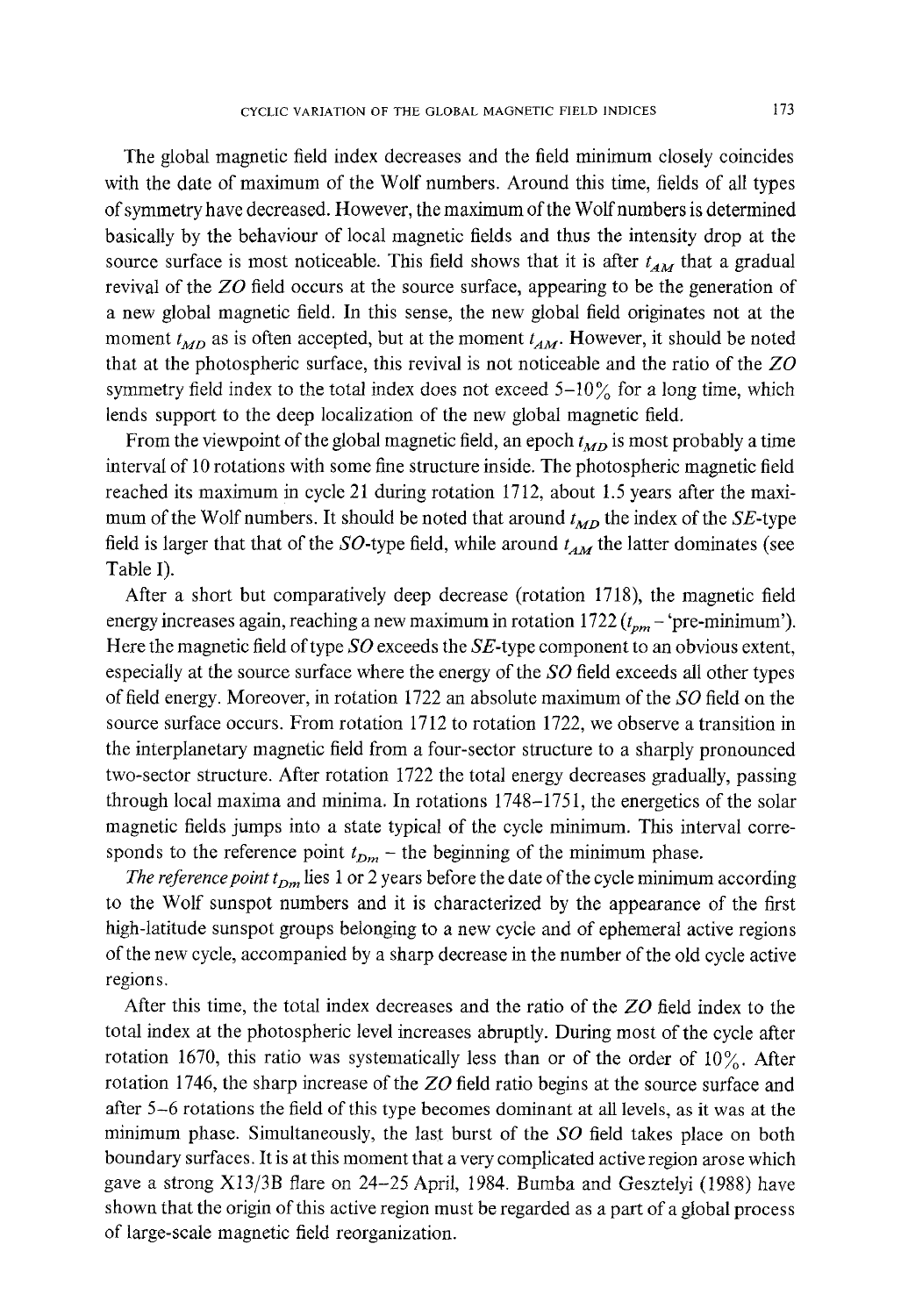Thus, these global field indices allow us to ascertain the location of the reference points of the cycle. These points were introduced earlier by Vitinsky, Kuklin, and Obridko (1986) based on general characteristics of the solar cycle but they were believed difficult to see on the curve of the Wolf numbers. Moreover, after the points are identified with the help of global magnetic field indices, one can note that the curve of the Wolf numbers smoothed over 6 solar rotations displays some features that coincide with the reference points of the cycle.

#### **4. Index of the Mean Magnetic Field**

In the preceding section we computed the indices by averaging the squared field over a sphere of radius R. However, an alternative procedure might be to average the field over the solar hemisphere on a given day and then to find the mean of the squared average field for one rotation. In fact, this means that we use as directly observed value the magnetic field of the Sun as a star measured at Stanford, which is regularly published in *Solar GeophysicalData.* This new index will be henceforth called the index of the mean magnetic field (Shelting, Obridko, and Yermakov, 1989). It is defined as the square magnetic field of the Sun as a star averaged over one rotation:

$$
i(\overline{B}_{\parallel}) = \langle \overline{B}_{\parallel}^2 \rangle = \frac{\sum_{k=1}^{27} (\overline{B}_{\parallel})_k^2}{27} . \tag{7}
$$

Figure 3 illustrates the cyclic curve of this index together with the index of the source surface field  $i(B_r)|_{R_r}$ . Both curves are seen to be very much alike.

It should be once more emphasized that  $i(B_r)|_{R_r}$  is derived from the radial component



Fig. 3. Cyclic variation of the  $i(\bar{B}_{\parallel})$  index plotted from the Stanford routine data on the mean longitudinal magnetic field of the Sun as a star  $i(\overline{B}_{\parallel})$  (dashed) and  $i(B_{r})|_{R_{\infty}}$  (solid line).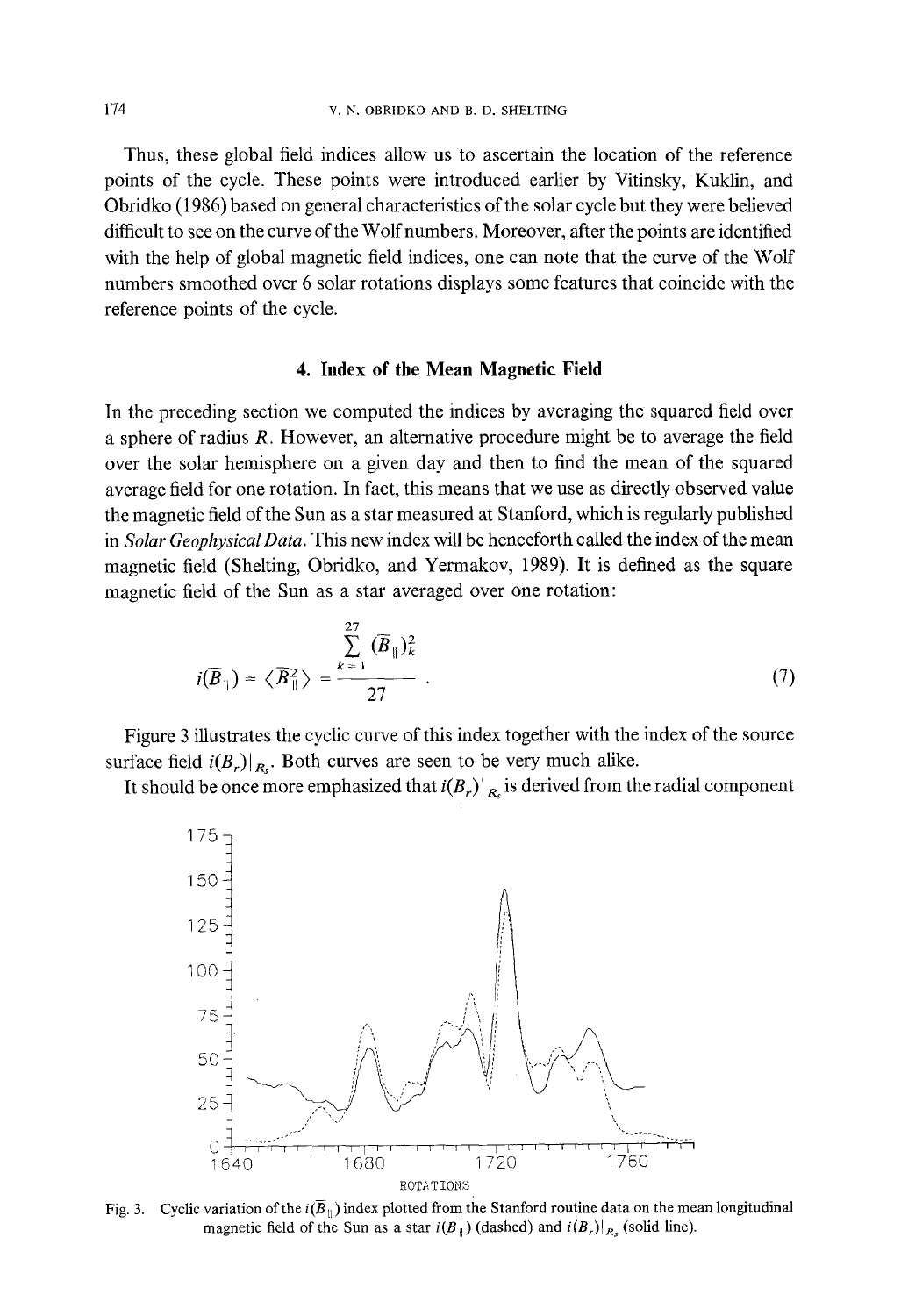of the source surface field  $(R = 2.5 R_{\odot})$  under the assumption of a potential field, whereas to calculate  $i(\overline{B}_{\parallel})$  the observed longitudinal component of the Sun as a star at  $R = R_{\odot}$  is used. Mathematical averaging in the former case is not equivalent to the instrumental averaging during the observation of the Sun as a star in the latter, and, therefore, the averaging regions are different. So it would be no wonder if the curves had nothing in common, which makes their high degree of coincidence the more interesting. Note that in Figure 3 the values of  $i(\overline{B}_{\parallel})$  are reduced by factor of 50.

#### **5. Comparison with Other Heliogeophysical Indices**

As we have shown above, the heliophysical indices are determined both by global and by local fields in the Sun, the contribution of which is different. In each particular case, the contribution of the two types of the field can be estimated by analyzing the cyclic



Fig. 4. Cyclic variation of some heliogeophysical indices: the Wolf number  $R_z$ , the CaII K plage index I, the 1-8 Å solar X-ray flux X, the Can K full disk flux F, the coronal index CI, the mean solar magnetic field index  $i(B_{\parallel})$ , and the geomagnetic *aa* index.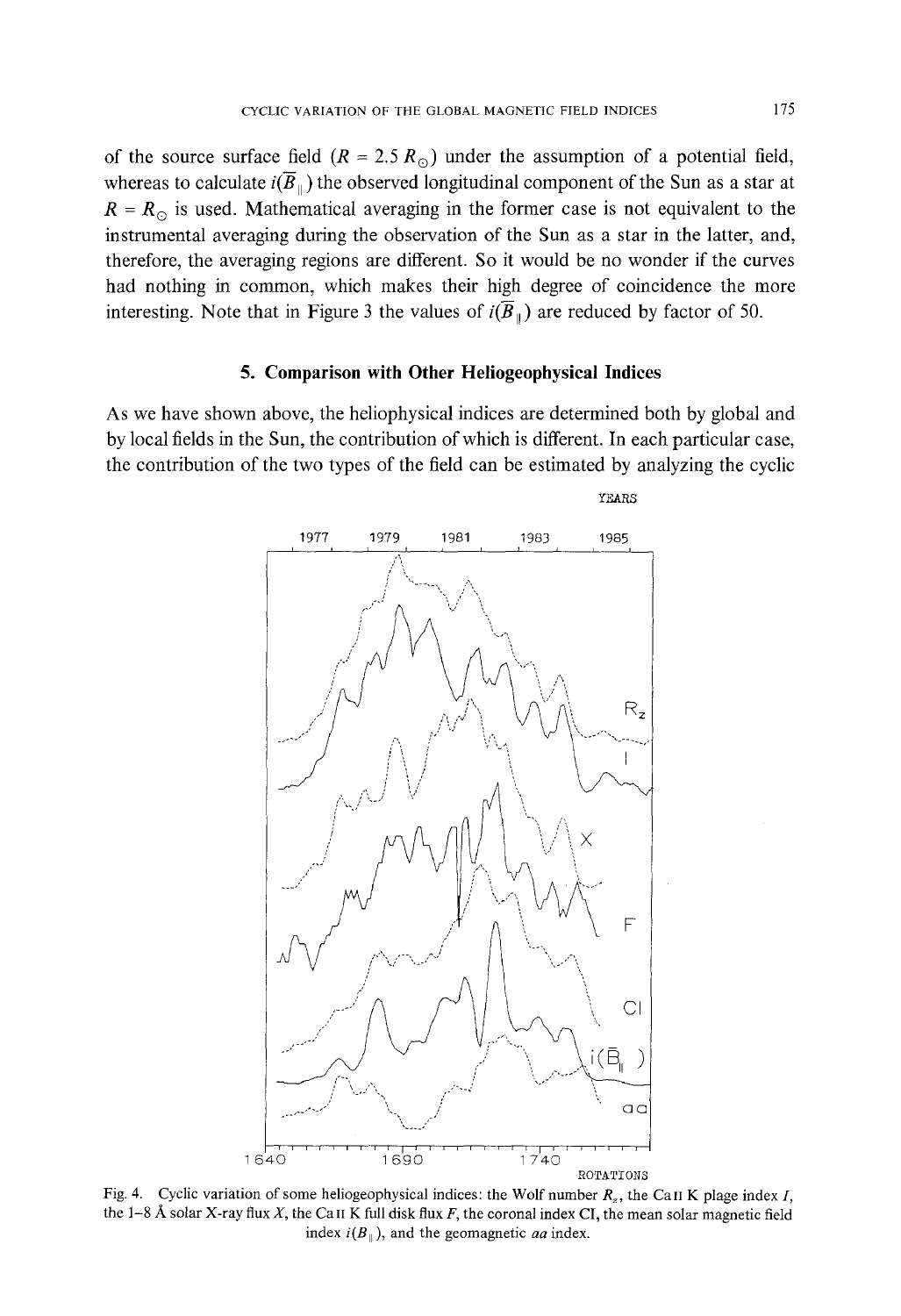variation. Figure 4 illustrates the time variation of some helio- and geophysical indices for solar cycle 21. Plotted from top to bottom are: the Wolf number  $R_z$ , the CaII K plage index I, the 1–8 Å solar X-ray flux X (Wagner, 1988), the CaII K full disk flux F (Foukal and Lean, 1988), the index of green coronal line intensity CI (Rybansky, Kušin, and Dzifčakova, 1988), the mean solar magnetic field index  $i(\overline{B}_{\parallel})$ , and the geomagnetic *aa* index. All indices, except for the full disk index F, have been smoothed by using the running average over 6 Carrington rotations. The flux  $F$  has been smoothed over 3 rotations only.

We have arranged the indices from the top to the bottom according to the growing contribution of global fields as we understand it. The Wolf number  $R_z$  is conventionally identified with the local magnetic fields, though the global fields also make some contribution to the cyclic variation (see the secondary *Rz* maximum in 1982). The I and X indices are also directly associated with the active regions, i.e., with the local fields. The other indices are obtained from the full disk emission and magnetic field observations. The global events in the solar atmosphere that are characterized by low intensity, but cover a very large area compared to local active regions must contribute significantly to the F, CI,  $i(\overline{B}_{\parallel})$ , and aa-indices. This gradual transition from 'local' to 'global' is readily seen in Figure 4. The largest maximum in the cyclic curves moves from the position characteristic of the maximum of the local fields (end of 1979) to that characteristic of the maximum of the global fields (1982). The most global index is naturally the geomagnetic *aa*-index.

Our conception is corroborated sufficiently well by the cross correlation between different indices (see Table II).

| Correlation coefficients                                |      |                 |                 |       |         |              |                       |                |                 |
|---------------------------------------------------------|------|-----------------|-----------------|-------|---------|--------------|-----------------------|----------------|-----------------|
| Indices                                                 | R.   | Call<br>plage I | Cau<br>flux $F$ | X-ray | aa-ind. | Corona<br>CI | $i(B_r) _{R_{\odot}}$ | $i(B_{\perp})$ | $i(B_r) _{R_s}$ |
| Sunspot number, $R_{\tau}$                              | 1.00 | 0.98            | 0.83            | 0.94  | 0.15    | 0.74         | 0.95                  | 0.74           | 0.15            |
| Photospheric magnetic<br>index, $i(B_r) _{R_{\odot}}$   | 0.95 | 0.90            | 0.84            | 0.96  | 0.01    | 0.81         | 1.00                  | 0.77           | 0.33            |
| Mean solar magnetic<br>index, $i(\overline{B}_{\perp})$ | 0.74 | 0.68            | 0.60            | 0.88  | 0.65    | 0.97         | 0.77                  | 1.00           | 0.81            |
| Source surface magnetic<br>index, $i(B_r) _{R_s}$       | 0.15 | 0.15            | 0.43            | 0.42  | 0.73    | 0.7          | 0.33                  | 0.81           | 1.00            |

| <b>TABLE II</b>                   |  |  |
|-----------------------------------|--|--|
| المتحالم فكالمسام المتحالة والمست |  |  |

#### **6. Conclusion**

(1) A detailed study of the behaviour of global fields in the solar atmosphere made it possible to define the phases of the solar cycle more exactly. The reference points that were formerly determined from the behaviour of the local features prove to depend on the global phenomena as well. Therefore, the global field data can be used to ascertain the location of the reference points.